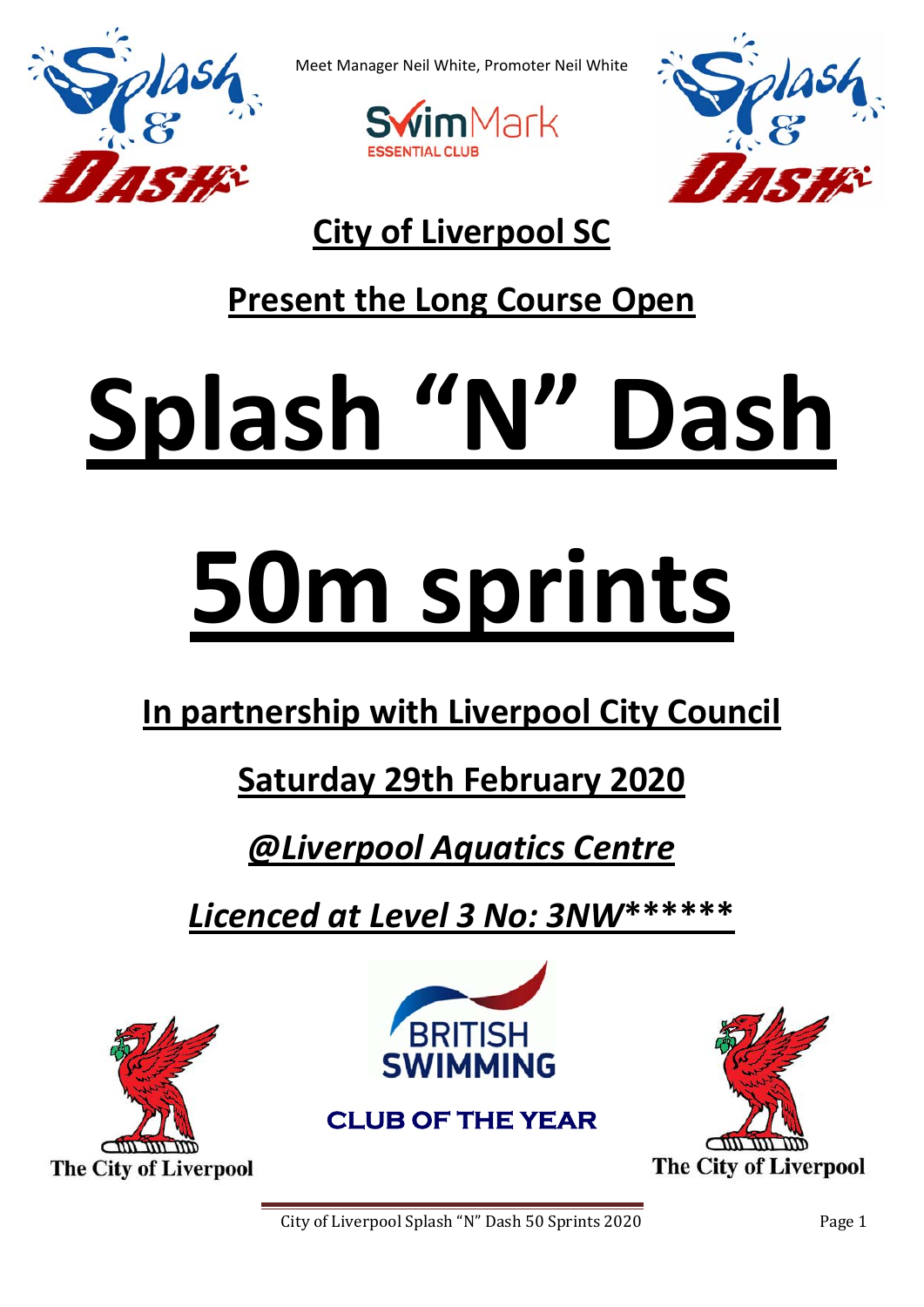## **SPLASH "N" DASH 50m Sprints**

Programme, Rules & Entry Form

All Ages, All 50 Metre Races, All Strokes. 14yrs and over skins event.

- 1. Affiliated to the ASA North West Region and held under ASA Laws & FINA Technical Rules of Swimming.
- 2. Entry into this gala is at the discretion of the gala secretary.
- 3. Late entries may be accepted.
- 4. All Swimmers aged 14 and over are encouraged to enter the Skins Event and the fastest eight **200IM male and female entry times will qualify to compete on the day.**
- 5. Closing Date is Monday 10<sup>th</sup> February 2020.
- 6. Competition will be held at Liverpool Aquatics Centre

**Please return all your entry forms and fees to:**

**Neil White, 7 Mossgate Grove, Liverpool L14 0JT**

#### **Mobile 07944101483**

**Email: colsc\_events@hotmail.com** 



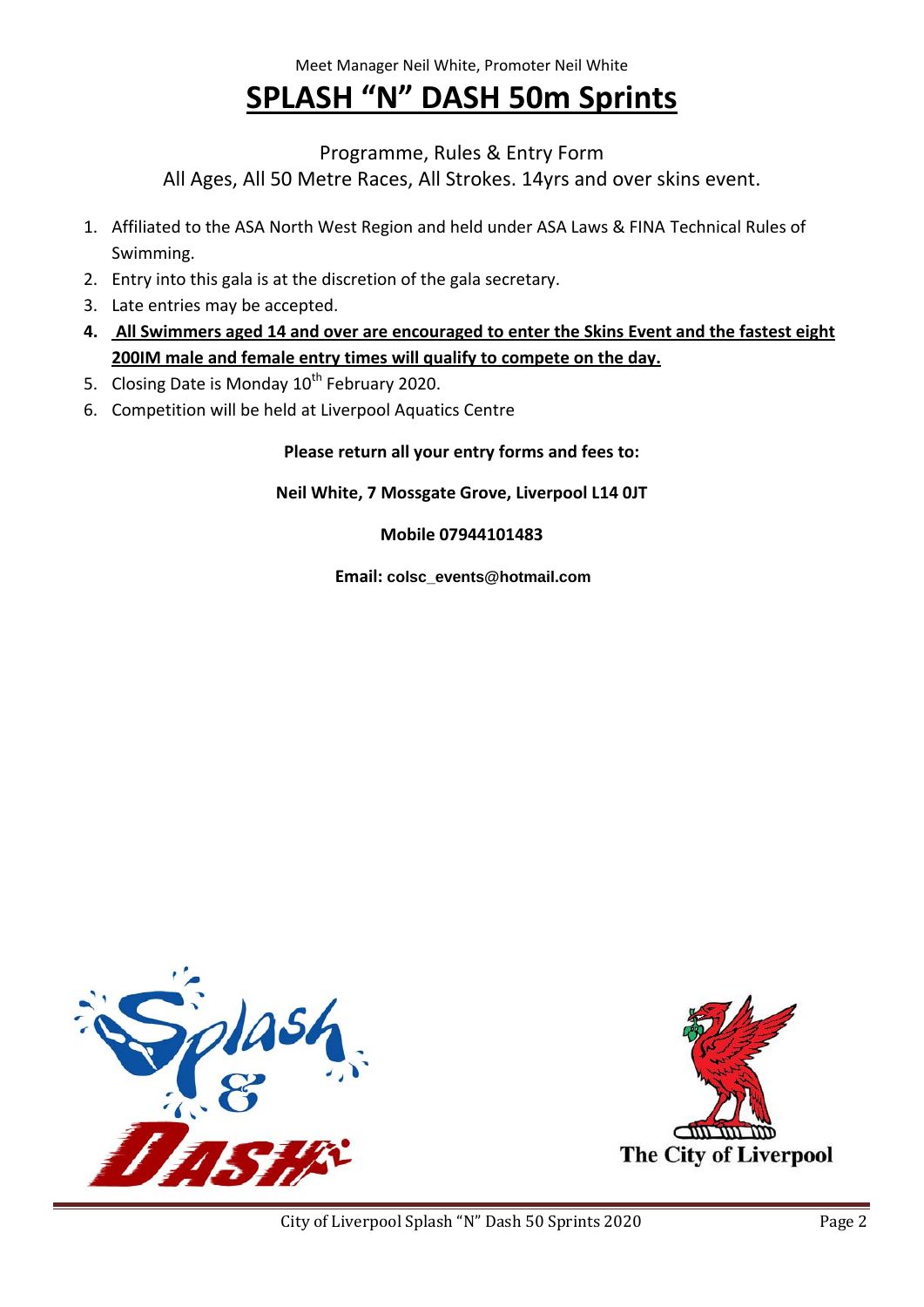#### **Order of Events**

|          |             | Warm up      |                                |             |          |              |             | Warm up TBC  |                                |
|----------|-------------|--------------|--------------------------------|-------------|----------|--------------|-------------|--------------|--------------------------------|
| Date     | 24/02/16    | Start        |                                |             |          | Date         | 24/02/16    | Start        |                                |
| Event No | <b>Sex</b>  | Age<br>Group | Event                          |             |          | Event No     | <b>Sex</b>  | Age<br>group | Event                          |
| 101      | <b>Boys</b> | 14yr &Ov     | 50 <sub>m</sub><br><b>Back</b> |             |          | 201          | <b>Boys</b> | 12/13yrs     | 50m Br/s                       |
| 102      | Girls       | 14yr &Ov     | 50 <sub>m</sub><br><b>Back</b> |             |          | 202          | Girls       | 12/13yrs     | 50m Br/s                       |
| 103      | <b>Boys</b> | 12/13yrs     | 50m Free                       |             |          | 203          | <b>Boys</b> | 14yr &Ov     | 50m Fly                        |
| 104      | Girls       | 12/13yrs     | 50m Free                       |             |          | 204          | Girls       | 14yr &Ov     | 50m Fly                        |
| 105      | <b>Boys</b> | $9/11$ yrs   | 50m Fly                        |             |          | 205          | <b>Boys</b> | $9/11$ yrs   | 50 <sub>m</sub><br><b>Back</b> |
| 106      | Girls       | $9/11$ yrs   | 50m Fly                        |             |          | 206          | Girls       | $9/11$ yrs   | 50 <sub>m</sub><br><b>Back</b> |
| 107      | <b>Boys</b> | 14yr &Ov     | 50m Br/s                       |             |          | 207          | <b>Boys</b> | 12/13yrs     | 50m Fly                        |
| 108      | Girls       | 14yr &Ov     | 50m Br/s                       |             |          | 208          | Girls       | 12/13yrs     | 50m Fly                        |
| 109      | <b>Boys</b> | 12/13yrs     | 50 <sub>m</sub><br><b>Back</b> |             |          | 209          | <b>Boys</b> | 14yr &Ov     | 50m Free                       |
| 110      | Girls       | 12/13yrs     | 50 <sub>m</sub><br><b>Back</b> |             |          | 210          | Girls       | 14yr &Ov     | 50m Free                       |
| 111      | <b>Boys</b> | $9/11$ yrs   | 50m Free                       |             |          | 211          | <b>Boys</b> | $9/11$ yrs   | 50m Br/s                       |
| 112      | Girls       | $9/11$ yrs   | 50m Free                       |             |          | 212          | Girls       | $9/11$ yrs   | 50m Br/s                       |
|          |             |              | $113*$                         | <b>Boys</b> | 14yr &Ov | <b>Skins</b> |             |              |                                |
|          |             |              | $114*$                         | Girls       | 14yr &Ov |              |             |              |                                |

Please note that due to time constraints on the gala and to ensure the smooth running of the event, we **are unable to make official presentations using the presentation podium. Swimmers will be able to pick up their medals from a table placed at the finish end of the pool, on the window side.**

**Session1** Session 2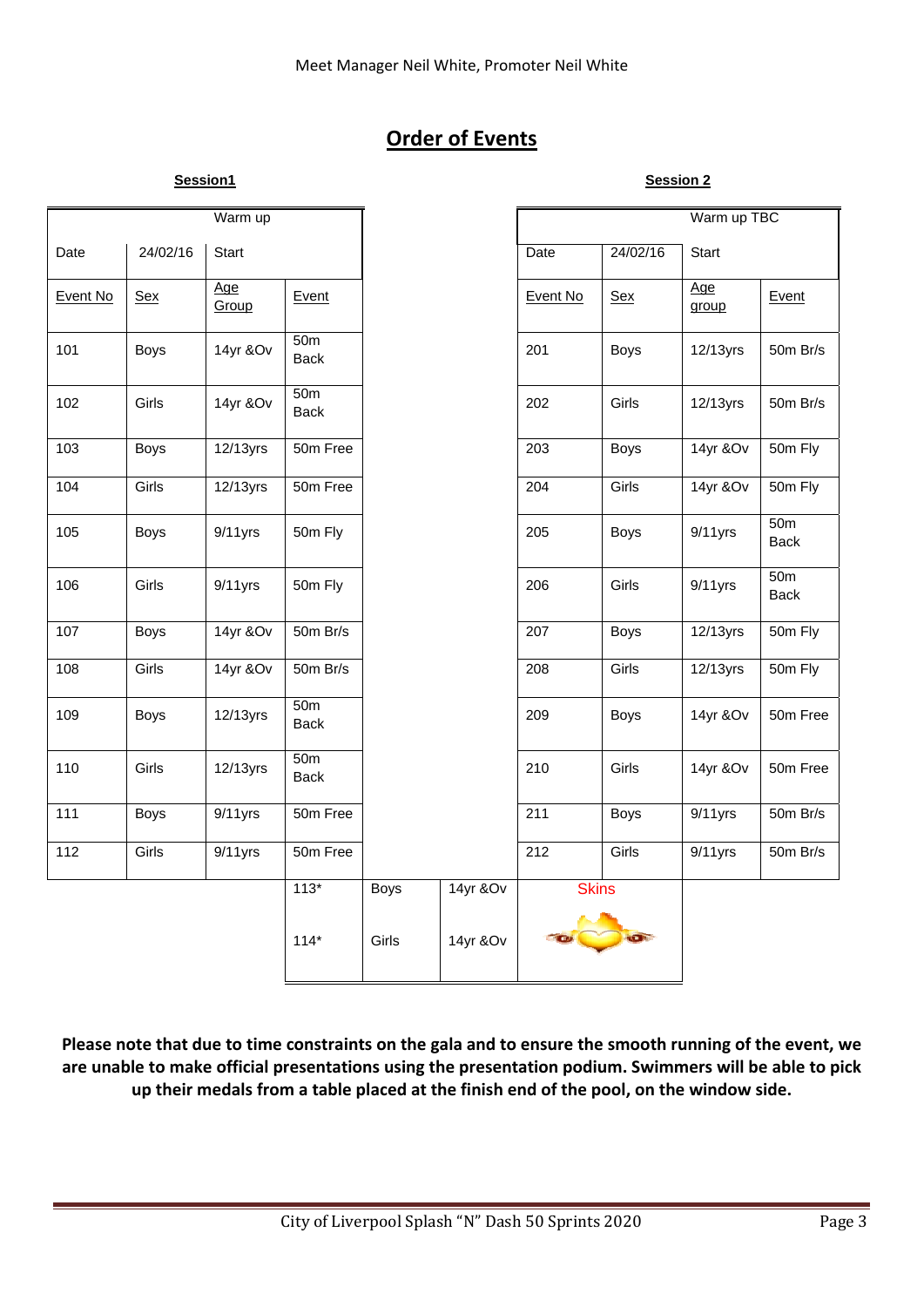#### **Aims and Purpose Of The Competition.**

1, To bring all swimmers in the North West area together to compete in a friendly enjoyable environment.

2, To give swimmers the opportunity to gain personal best times.

3, All events will be inclusive there will not be separate events for swimmers with disabilities.

4, Individual clubs may use their swimmers times for team selection for their team competitions.

5, This event is licensed at level 3 all times achieved will be entered onto the ASA Rankings system, which means swimmers will be able to use the times for Open, County and Regional Meets.

#### **Competition Rules.**

**1**, The Sprint Championships will be held under ASA Law & Fina Technical Rules of Swimming. All swimmers must be Category 2, namely a "Competitive Swimmer", eligible to enter open meets and championships

- **2**, Competition age will be age on day, 29th February 2020.
- **3**, All events are 50m: Butterfly / Backstroke / Breaststroke / Freestyle and Skins
- **4**, Swimmers should be encouraged to enter all events.
- **5**. All events are heat declared winners

**6**, Entry Times should be 50m times or converted 25m times. Please use the ASA conversion table to do this. Any swimmer who does not have a time may use a training time which has been confirmed by the clubs coach. If no time is entered or NST is entered then the swimmer will be placed in one of the slowest heats.

- 7, Entry fee is £5 per event, £5 for the skins.
- 8, Competition Age Groups, 9yr,10yr,11yr,12yr,13yr,14yr,15yr and over.
- 9, Please return all paper entry forms and fees to, Neil White, 7 Mossgate Grove, Liverpool, L14 0JT

#### Mobile 07944101483 Email **colsc\_events@hotmail.com**

- 10, Cheques should be made payable to "City of Liverpool Swimming Club." Please do not send cash.
- 11, Closing date for entries is Monday  $10^{th}$  February 2020
- 12, Accepted entries will be posted on the COLSC website www.colsc.weebly.com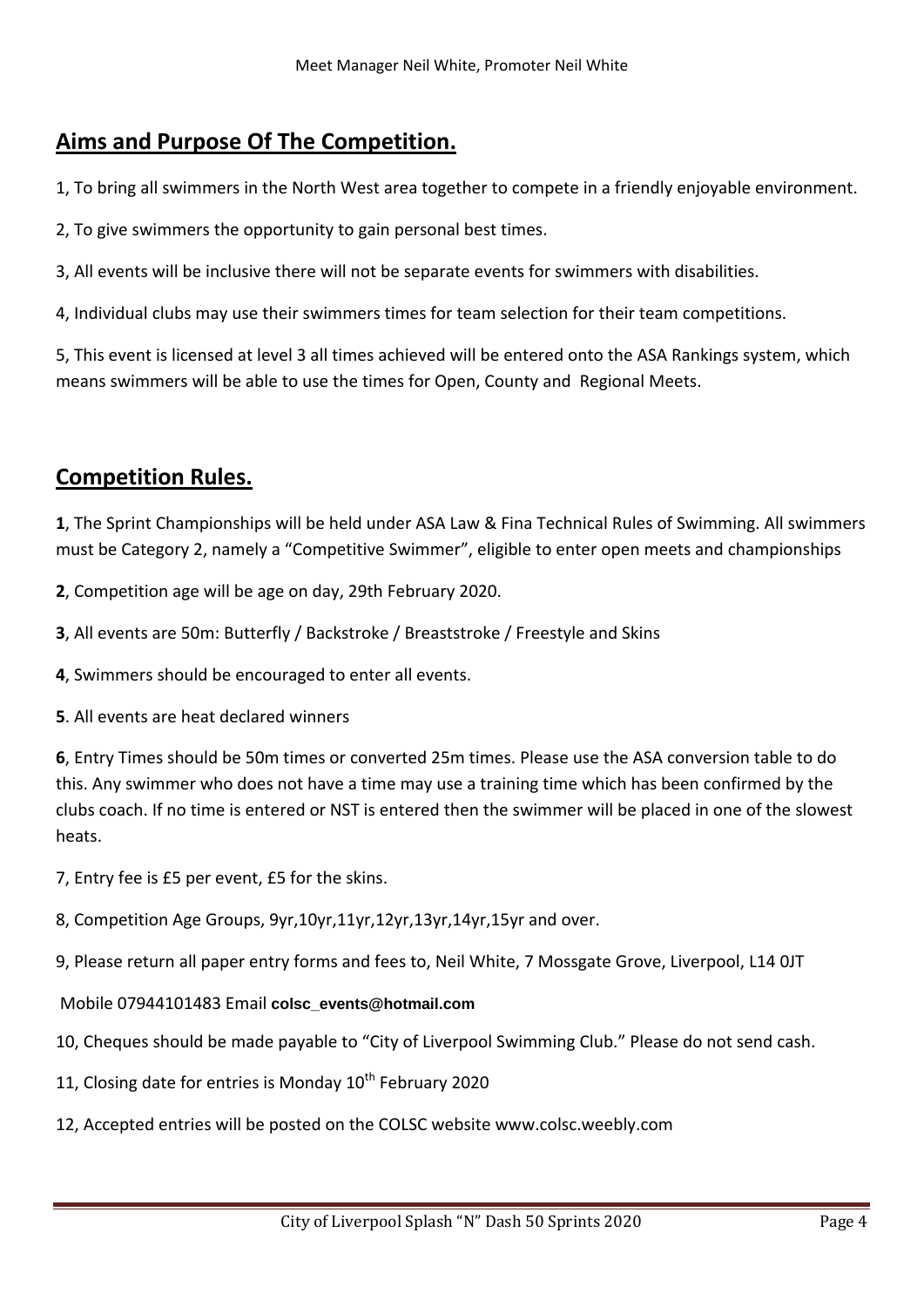#### Meet Manager Neil White, Promoter Neil White

13, Meet conditions, any points not covered in these conditions are at the discretion of the City of Liverpool SC Meet Manager and event team.

14 Spectators Entry Fee ‐ Adults £6 for the day Concessions £4. Under 5's free.

**Spectators please note, If you choose to bring cooler boxes they must be of a size that will fit under your seat. Stairways and passageways must not be blocked.** 

15, Before the day of the gala: if you are unable to attend the gala for any reason or if you wish to withdraw from an individual event or the whole gala, please call or text the telephone withdrawal number 07944101483 or complete a withdrawal form and send it to Neil White or via email **colsc\_events@hotmail.com** 

If on the day of the gala you wish to withdraw please complete the attached withdrawal form and hand it to the competition control room which is at the end of the spectators gallery.

#### **Competition Awards.**

#### **50m Event Awards**

A medal will be awarded to the first three swimmers in each age group in each 50m event for both male and female.

50m Fly, 9yr 10yr 11yr 12yr 13yr 14yr 15yr and over.

50m Bk/s 9yr 10yr 11yr 12yr 13yr 14yr 15yr and over.

50m Br/s 9yr 10yr 11yr 12yr 13yr 14yr 15yr and over.

50m Fr/s 9yr 10yr 11yr 12yr 13yr 14yr 15yr and over.

#### **Skins Event Award.**

Cash prizes to the top three males and females  $1<sup>st</sup>$  = £25. 2<sup>nd</sup> =£15. 3<sup>rd</sup> =£10.

## **Skins Event**

- 1. The opportunity to compete in the skins event will be offered to 8 male and 8 female swimmers aged 14 years and over, who have entered the fastest 200m I.M. time.
- 2. If less than 8 swimmers accept in either category wish to compete, we will invite swimmers  $9<sup>th</sup>$ ,  $10^{\text{th}}$ ,  $11^{\text{th}}$  etc. into the event.
- 3. The skins competition is based on an individual medley, with all four strokes available to swim in each round. A random draw will take place before each round to decide the stroke to be swum.
- 4. Races will take place 3 minutes apart as demonstrated below:
- 5. At the end of each race, the swimmer who finishes last or is disqualified will be eliminated from the competition.
- 6. Cash prizes will be awarded to the male and female swimmers finishing  $1^{st}$ ,  $2^{nd}$  and  $3^{rd}$ .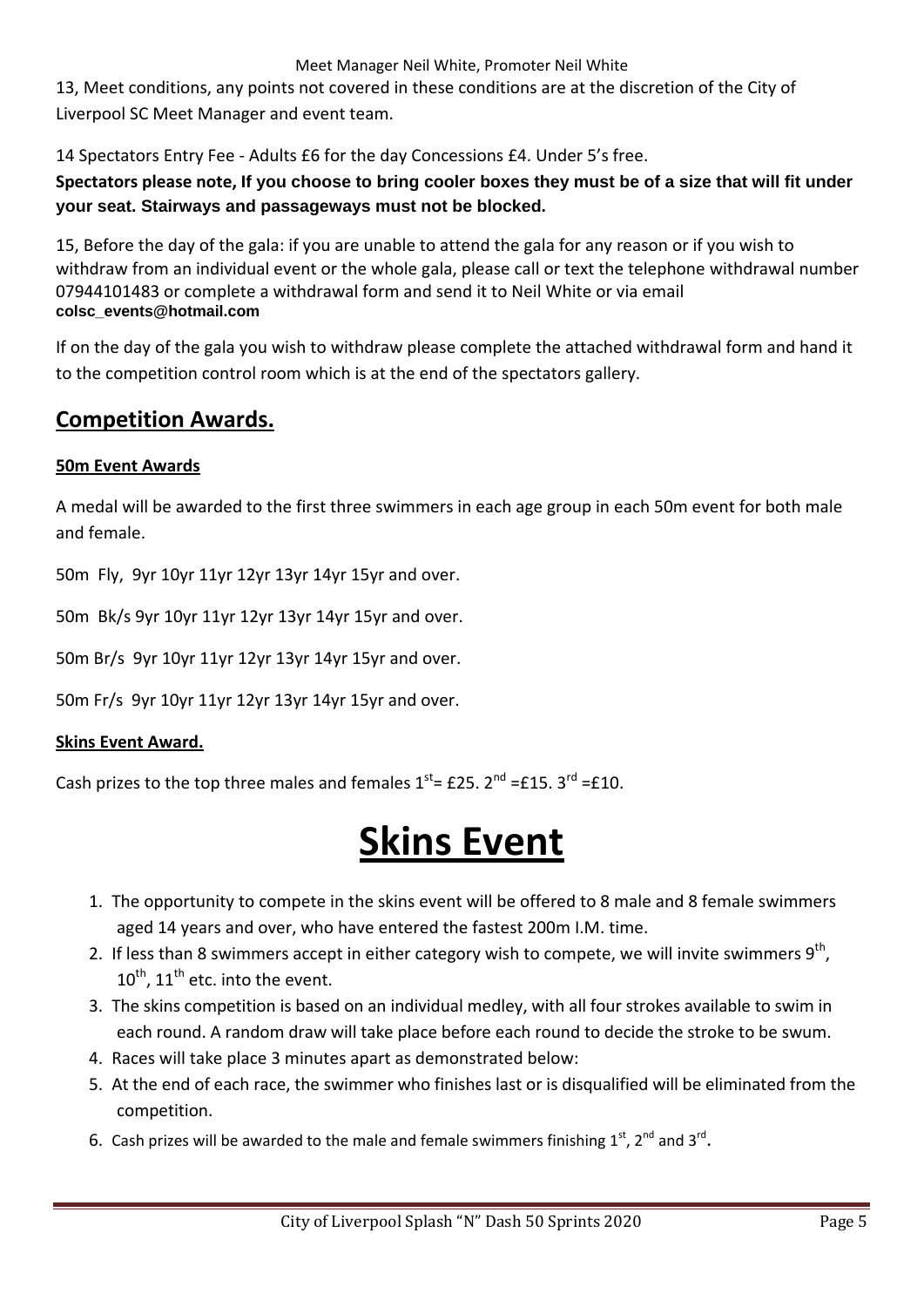| <b>Male</b>           |                          |                              |       |  |                       | <b>Female</b>            |                                     |
|-----------------------|--------------------------|------------------------------|-------|--|-----------------------|--------------------------|-------------------------------------|
| Race<br><b>Number</b> | No Of<br><b>Swimmers</b> | Race<br>start<br><b>Time</b> |       |  | Race<br><b>Number</b> | No Of<br><b>Swimmers</b> | Race<br><b>Start</b><br><b>Time</b> |
|                       |                          | (Minutes)                    |       |  |                       |                          | (Minutes)                           |
| $\mathbf{1}$          | 8                        | 0                            |       |  | 1                     | 8                        | 1.5                                 |
| 2                     | 7                        | 3                            |       |  | $\overline{2}$        | 7                        | 4.5                                 |
| 3                     | 6                        | 6                            |       |  | 3                     | 6                        | 7.5                                 |
| 4                     | 5                        | 9                            |       |  | 4                     | 5                        | 10.5                                |
| 5                     | 4                        | 12                           |       |  | 5                     | 4                        | 13.5                                |
| 6                     | 3                        | 15                           |       |  | 6                     | 3                        | 16.5                                |
| 7                     | $\overline{2}$           | 18                           |       |  | 7                     | $\overline{2}$           | 19.5                                |
|                       | п                        | -                            | - - - |  |                       |                          |                                     |

Meet Manager Neil White, Promoter Neil White

## **Rules for Skins Events**

1, The SKINS race distance will be 50m

2. Both the male and female events will begin with up to 8 male and 8 female swimmers

3. Male and female heats will be run alternately with 3 minutes between each gender's races.

4, The chairmen will select the stroke for each race through a random process such as drawing slips from a hat. Each time, the slip will be returned to the hat prior to the next race selection.

5. Each start will be made according to ASA starting procedure. The starter will give the command 'Take your Marks' and will then attempt to give the starting signal on either the 1.5 minute time slot of the 3.0 minute time slot for each race.

6. If a swimmer is 'moving at the start' the heat will continue and the swimmer 'moving at the start' will be eliminated at the end of the race instead of the slowest swimmer in that particular race.

7. If a swimmer "False Starts" and enters the water the remaining swimmers will be stood down and the race re-started when it is safe to do so. Health and Safety of all the swimmers is very important and the race cannot be re-started until safe to do so. The swimmer who "false started" will be eliminated instead of the slowest swimmer in that race.

8. If a swimmer is disqualified for a stroke infringement then the will be eliminated and not the slowest swimmer in that race. Strokes will be in accordance with FINA laws and Technical Rules.

9. The referee will determine the slowest swimmer, who is to be eliminated in each round using either Automatic Officiating Equipment (AOE) or placing judges and will inform the slowest or disqualified swimmer of this following every race. To determine this, if AOE is used, the referee will determine whether it operated correctly. If the placing judges determine the slowest swimmer, they will make the referee aware of their decision. The referee will then inform the eliminated swimmer. If the Placing Judges disagree on the swimmer to be eliminated, the Referee will make the decision. If no clear decision can be reached (e.g. a dead heat) all swimmers will swim in the next heat, where two swimmers will be eliminated

10. The races proceed according to these rules with the races in each event being 3 minutes apart, until there is an overall male and female winner.

11. Swimmers will remain in their original assigned lanes throughout the event other than during the final, where the two middle lanes will be used.

12. At the end of each race, the Referee will enter on the swimmer's timecard the place attained in the event (i.e.  $6<sup>th</sup>$ ,  $3<sup>rd</sup>$ ,  $5<sup>th</sup>$  etc).

13. In all matters pertaining to the Skins event not covered by these rules the Referee's decision is final in conjunction with the event team.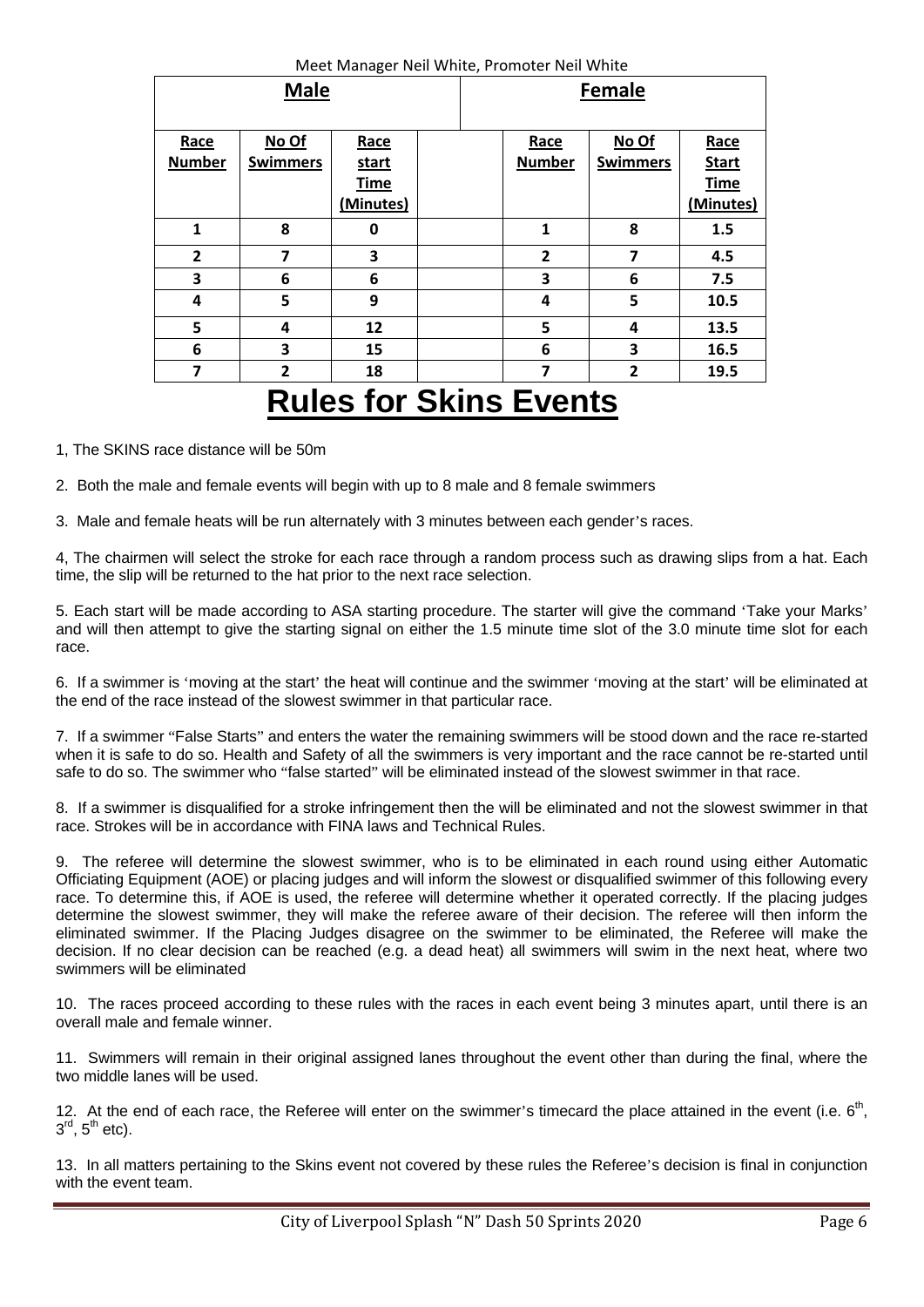## **Splash N Dash 50m Sprints Entry Form**

| Name of Swimmer                                    |  |                                        |              |                |              |   |   |        |                |   |   |    |                    |    |    |    |
|----------------------------------------------------|--|----------------------------------------|--------------|----------------|--------------|---|---|--------|----------------|---|---|----|--------------------|----|----|----|
| Age Group As at 29th<br>February 2019              |  |                                        |              |                |              |   |   |        |                |   |   |    |                    |    |    |    |
| Date of Birth                                      |  |                                        |              |                |              |   |   |        |                |   |   |    |                    |    |    |    |
| <b>ASA Registration</b><br>Number                  |  |                                        |              |                |              |   |   |        |                |   |   |    |                    |    |    |    |
| <b>Swimmer With Disabilities</b>                   |  |                                        | $\mathbf{1}$ | $\overline{2}$ | 3            | 4 | 5 | 6      | $\overline{7}$ | 8 | 9 | 10 | 11                 | 12 | 13 | 14 |
| Classification,<br>Place a tick in the appropriate |  | S                                      |              |                |              |   |   |        |                |   |   |    |                    |    |    |    |
| box / boxes                                        |  | <b>SB</b>                              |              |                |              |   |   |        |                |   |   |    |                    |    |    |    |
|                                                    |  | <b>SM</b>                              |              |                |              |   |   |        |                |   |   |    |                    |    |    |    |
| <b>Swimming Club</b>                               |  |                                        |              |                |              |   |   |        |                |   |   |    |                    |    |    |    |
| <b>Address</b>                                     |  |                                        |              |                |              |   |   |        |                |   |   |    |                    |    |    |    |
| Telephone Number/ Mobile                           |  |                                        |              |                |              |   |   |        |                |   |   |    |                    |    |    |    |
| <b>Email Address</b>                               |  |                                        |              |                |              |   |   |        |                |   |   |    |                    |    |    |    |
| Male                                               |  | £5 Per Event                           |              |                |              |   |   | Female |                |   |   |    |                    |    |    |    |
| <b>Entry Times</b>                                 |  |                                        |              |                |              |   |   |        |                |   |   |    | <b>Entry Times</b> |    |    |    |
|                                                    |  |                                        |              |                | 50 Butterfly |   |   |        |                |   |   |    |                    |    |    |    |
|                                                    |  | 50 Backstroke                          |              |                |              |   |   |        |                |   |   |    |                    |    |    |    |
|                                                    |  | 50 Breaststroke                        |              |                |              |   |   |        |                |   |   |    |                    |    |    |    |
|                                                    |  | 50 Freestyle<br><b>200IM for SKINS</b> |              |                |              |   |   |        |                |   |   |    |                    |    |    |    |
|                                                    |  |                                        |              |                |              |   |   |        |                |   |   |    |                    |    |    |    |

#### **Please Return This Entry form To:‐**

| <b>Meet Entries Secretary:</b> | <b>Neil White</b>                    |
|--------------------------------|--------------------------------------|
| Address:                       | 7 Mossgate Grove, Liverpool, L14 0JT |
| <b>Mobile Number:</b>          | 07944101483                          |
| Email:                         | colsc events@hotmail.com             |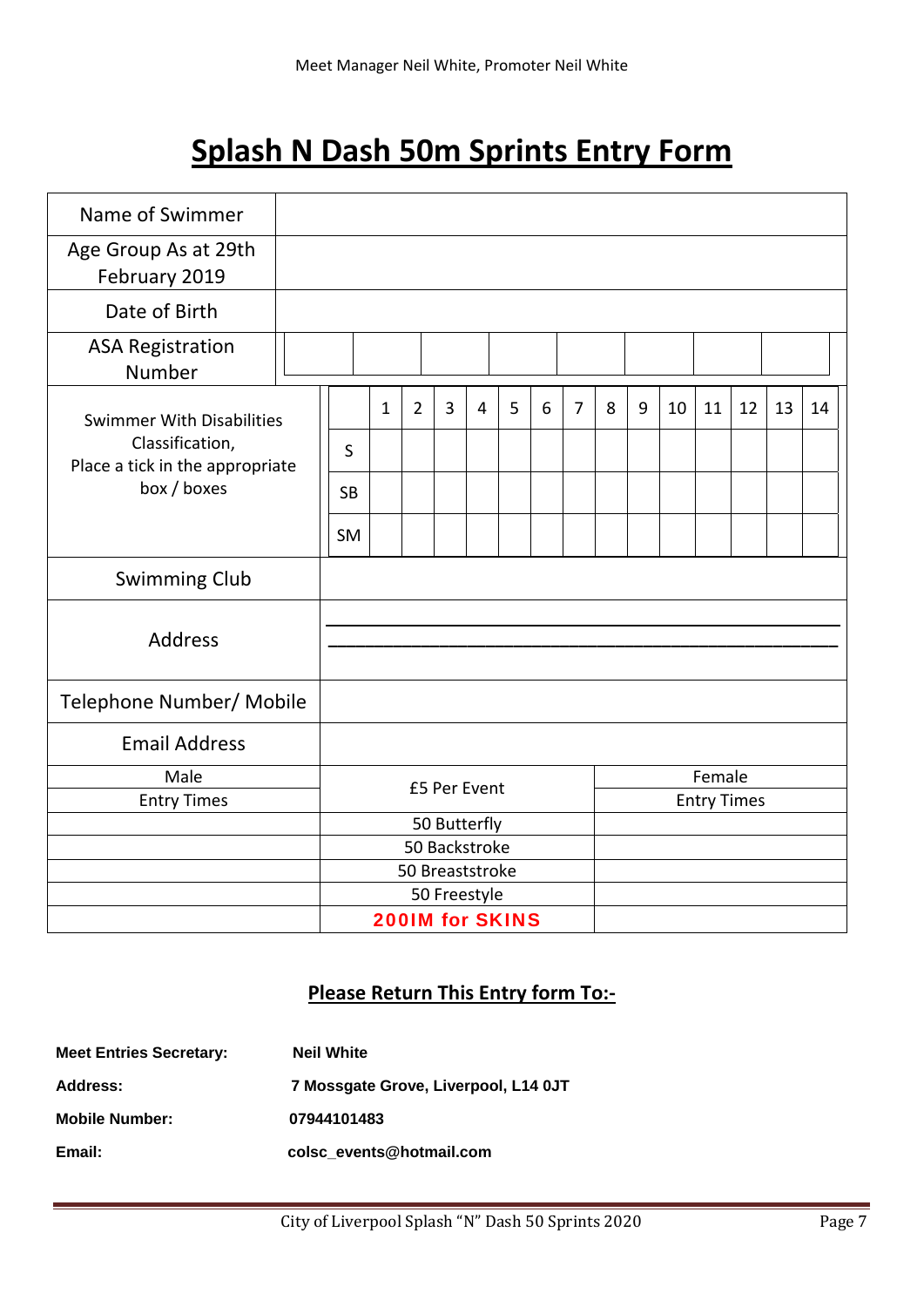#### Meet Manager Neil White, Promoter Neil White  **City of Liverpool SC 2020 Splash "N" Dash. Application for Team Staff / Team Managers / Coaches' / Chaperone's / Helper's / Personal Care Attendants Pass.**

**Please note:** This letter / application form must be completed and returned along with your club's entries, without this, no team staff / coaches' passes will be given out to your club.

| Swimming Club                                |                                                                                                                          |
|----------------------------------------------|--------------------------------------------------------------------------------------------------------------------------|
| Club Secretary,<br>please print your<br>name |                                                                                                                          |
| I / We would like to<br>purchase a total of  | Team Staff Passes as listed below at a price of £10.00 per pass                                                          |
| I have enclosed a                            | I enclosed a Cheque to the value of $f_{\text{max}}$<br>to cover this payment,<br>made payable to "City of Liverpool SC" |

I have listed all the swimming clubs staff below:

|                     | $\overline{1}$ .                                                                                                    | $\overline{2}$ . | $\overline{3}$ . |
|---------------------|---------------------------------------------------------------------------------------------------------------------|------------------|------------------|
| Coaches             |                                                                                                                     |                  |                  |
|                     | 4.                                                                                                                  | $\overline{5}$ . | 6.               |
|                     |                                                                                                                     |                  |                  |
| Team                | $\mathbf{1}$ .                                                                                                      | $\overline{2}$ . | $\overline{3}$ . |
| Managers            |                                                                                                                     |                  |                  |
|                     | $\overline{4}$ .                                                                                                    | 5.               | 6.               |
|                     |                                                                                                                     |                  |                  |
|                     | $\overline{1}$ .                                                                                                    | $\overline{2}$ . | $\overline{3}$ . |
| Chaperones          |                                                                                                                     |                  |                  |
|                     | 4.                                                                                                                  | 5.               | 6.               |
|                     |                                                                                                                     |                  |                  |
|                     | $\mathbf{1}$ .                                                                                                      | 2.               | 3.               |
| Helper's            |                                                                                                                     |                  |                  |
|                     | 4.                                                                                                                  | 5.               | 6.               |
|                     |                                                                                                                     |                  |                  |
| Personal Care       | $\overline{1}$ .                                                                                                    | $\overline{2}$ . | $\overline{3}$ . |
| Attendants          |                                                                                                                     |                  |                  |
|                     | 4.                                                                                                                  | 5.               | 6.               |
|                     |                                                                                                                     |                  |                  |
|                     | As Club Secretary, I confirm that all the individuals listed above have been CRB checked and are current members of |                  |                  |
|                     |                                                                                                                     |                  | Swimming Club.   |
| Signed<br>Secretary |                                                                                                                     |                  |                  |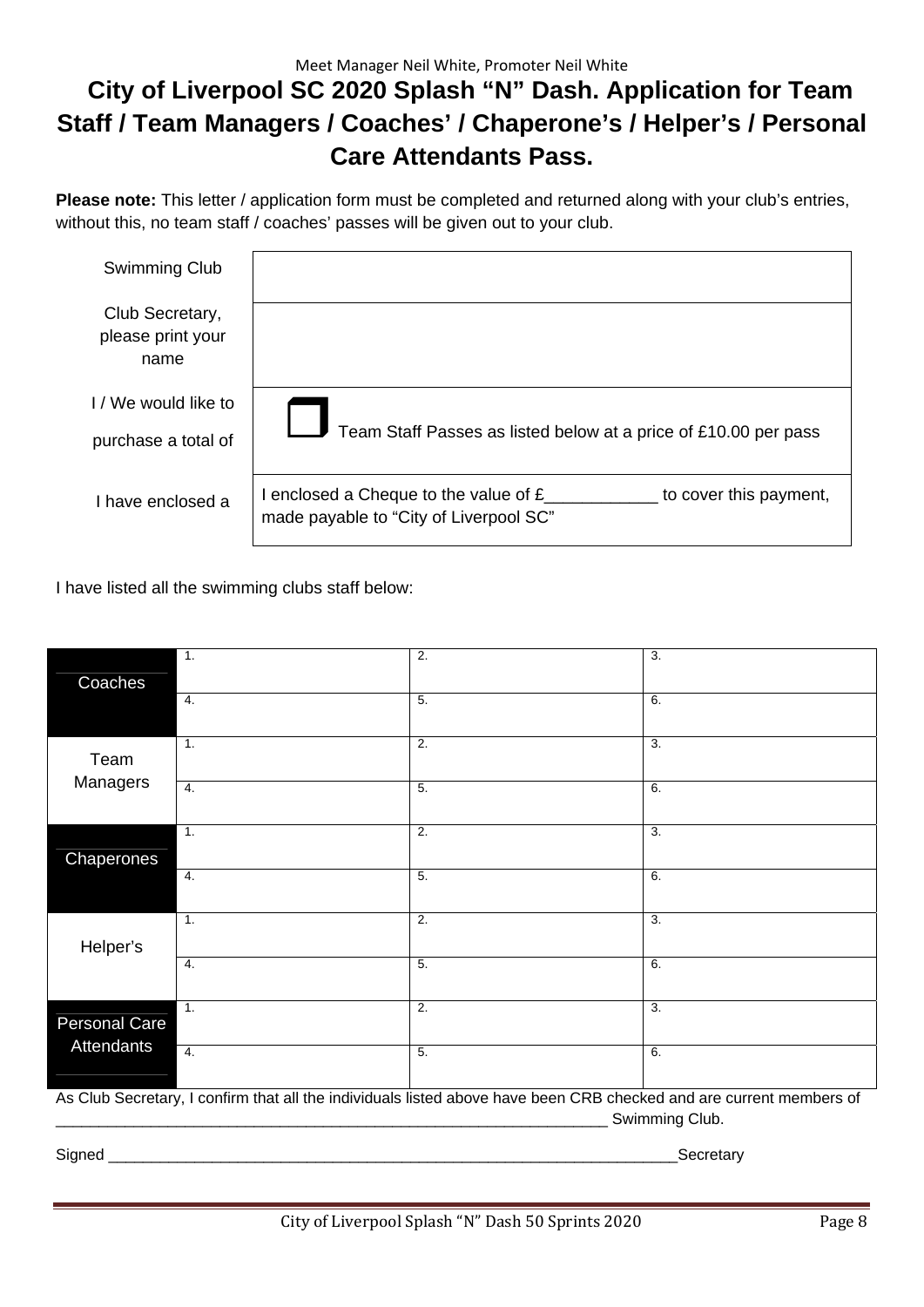## **Splash "N" Dash**

#### **EVENT WITHDRAWAL FORM**

Swimmers, Parents, Coaches and Clubs, to ensure we run a smooth event, we require you to let us know if any of your swimmers wish the withdraw from an event or the whole competition in plenty of time so we can delete them off the computer system and stop races taking place with empty lanes.

Any competitor wishing to withdraw from an event or the whole competition must inform a gala official via either:

- i. Completing the form below and passing it to Neil White, Meet Entries Secretary at least a week in advance of the swim taking place
- ii. Passing the form in on the day of the competition, no later than the start of the warm up period
- iii. Texting, stating the swimmers name and the event you want them to withdraw from on 07944101483
- iv. Text or Leave a message on answer machine on 07944101483
- v. Emailing any day or time but no later than Friday evening at 8.00pm
- vi. On the day of the competition, text on 07944101483

| Swimming First Name:              |  |
|-----------------------------------|--|
| Swimmers Last Name:               |  |
| Swimmers Age Group:               |  |
| <b>Disability Classification:</b> |  |

| Event No: | Competitor No: | Race Distance:           | Stroke: |
|-----------|----------------|--------------------------|---------|
|           |                | 50m                      |         |
|           |                | 50m                      |         |
|           |                | 50m                      |         |
|           |                | 50m                      |         |
|           |                | <b>Skins Competition</b> |         |

| Name(Print) | Signed                  |  |
|-------------|-------------------------|--|
| Date        | <b>Time of Delivery</b> |  |
| Received By | <b>Time Received</b>    |  |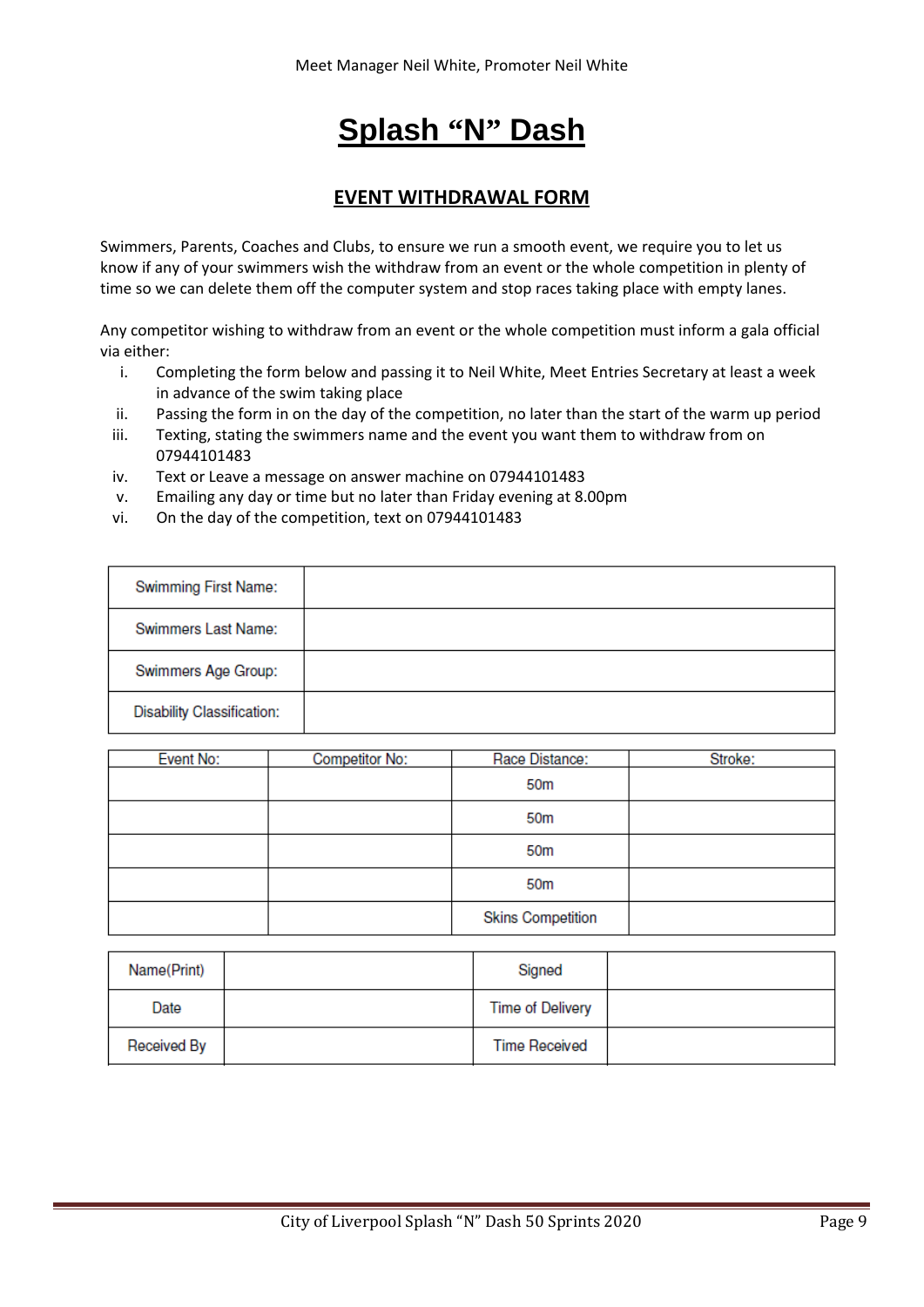### **PARENT / GUARDIAN REFUSAL OF CONSENT FORM FOR PHOTOGRAPHY**

The City of Liverpool SC have appointed an official photographer(s) from LD Photo who will be taking and selling action shots / photographs of swimmers whilst they take part in the 2020 Splash "N" Dash, at the Liverpool Aquatics Centre on Saturday 29th February.

| <b>Swimmers Name</b>    |  |
|-------------------------|--|
| <b>Swimmers Surname</b> |  |
| Date of Birth           |  |
| <b>Swim Club</b>        |  |
| A.S.A. Reg.No.          |  |

#### **Events / Races – Please complete the table below**

| Event /<br>Race | <b>Event</b><br><b>Number</b> | <b>Distance</b> | <b>Stroke</b> | <b>Date</b> | <b>Session</b><br><b>Number</b> |
|-----------------|-------------------------------|-----------------|---------------|-------------|---------------------------------|
| Race 1          |                               |                 |               |             |                                 |
| Race 2          |                               |                 |               |             |                                 |
| Race 3          |                               |                 |               |             |                                 |
| Race 4          |                               |                 |               |             |                                 |
| Race 5          |                               |                 |               |             |                                 |
| Race 6          |                               |                 |               |             |                                 |
| Race 7          |                               |                 |               |             |                                 |
| Race 8          |                               |                 |               |             |                                 |

**I, the parent / guardian of the named swimmer above refuse permission for the officially appointed photographer to take and/or publish any images of my child at the 2020 City of Liverpool Splash n Dash Meet during the races stated above (Race 1 to 8), at presentations or afterwards on any publications / websites etc...** 

| <b>Parents Signature</b> |  |
|--------------------------|--|
| <b>Print Name</b>        |  |
| Date                     |  |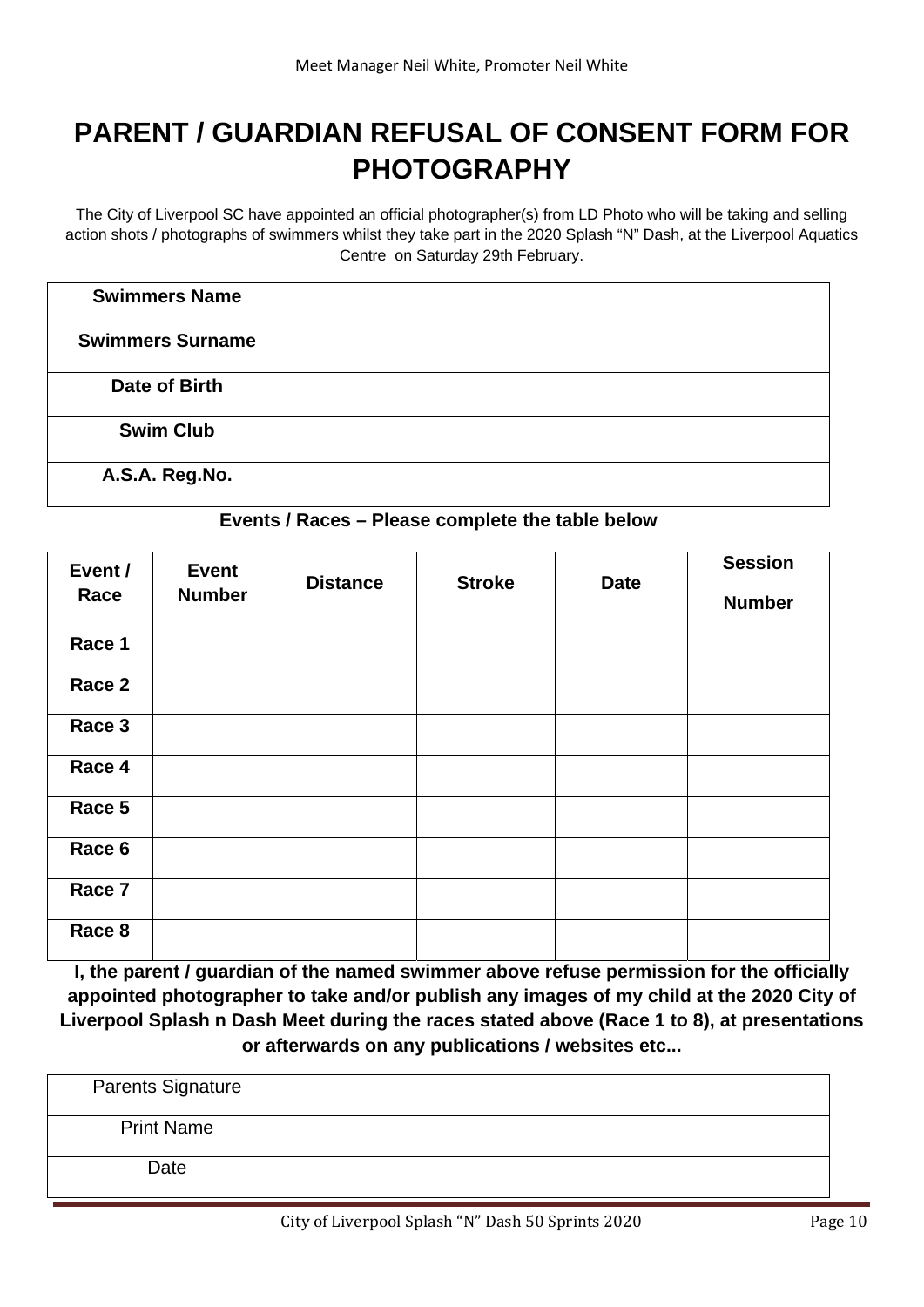#### **City of Liverpool SC**

### **2020 Open Splash "N" Dash 50m Sprints**

#### **Appeal For Officials.**

Dear Club's, Coaches and Parents.

To organise an open meet of any level takes a lot of help co-operation and organisation and one of the key areas all clubs need support in is guaranteeing we have enough ASA listed officials.

We would be extremely grateful if any parents or club members who are a qualified ASA official and on the current North West list, who will be attending the meet with their children and who may be willing to volunteer and assist our team of officials, would you please complete the form below and return it to the City Of Liverpool Officials Secretary or simply Email with your contact details.

In return for this help you will be entitled to free drinks and refreshments during the gala.

Many thanks for your assistance.

Yours Sincerely

colscgalasecretary@gmail.com

| <b>Officials Contact Details</b> |                      |               |                          |  |  |  |
|----------------------------------|----------------------|---------------|--------------------------|--|--|--|
| Name of Official                 | <b>Email Address</b> | Mobile Number | <b>ASA Qualification</b> |  |  |  |
|                                  |                      |               |                          |  |  |  |
|                                  |                      |               |                          |  |  |  |
|                                  |                      |               |                          |  |  |  |
|                                  |                      |               |                          |  |  |  |
|                                  |                      |               |                          |  |  |  |
|                                  |                      |               |                          |  |  |  |
|                                  |                      |               |                          |  |  |  |
|                                  |                      |               |                          |  |  |  |
|                                  |                      |               |                          |  |  |  |
|                                  |                      |               |                          |  |  |  |
|                                  |                      |               |                          |  |  |  |
|                                  |                      |               |                          |  |  |  |
|                                  |                      |               |                          |  |  |  |
|                                  |                      |               |                          |  |  |  |
|                                  |                      |               |                          |  |  |  |